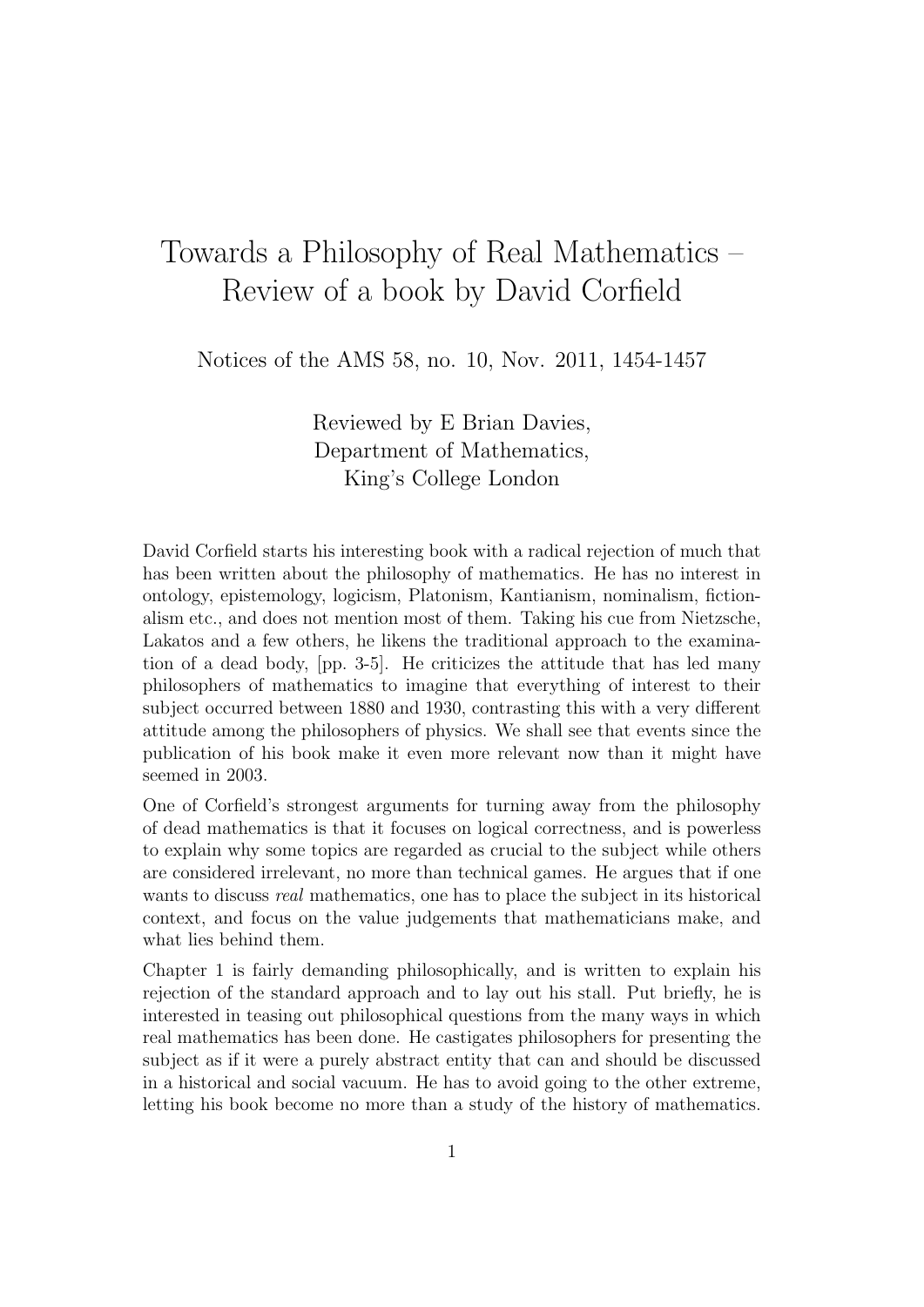But, being a philosopher, he succeeds in this task.

The first word of the title of the book is 'Towards' and Corfield admits that he intends to cover a wide range of topics, each of which needs to be fleshed out in much more detail. Many of his examples come from the fields he knows best, but this is inevitable. Its range is wider than the expertise of most mathematicians and Corfield knows what he is talking about, at least as far as I could tell. An important merit of the book is its large number of quotations. These help to keep the arguments anchored in the real world - to the extent that mathematicians live in the real world.

Before I continue, a small digression is in order. In most circumstances a reviewer should not read other reviews, in order to assure independence. I followed this procedure, but, after acceptance, it was suggested that I might care to make some comments on a much earlier review by Timothy Bays. I do this in an appendix.

Corfield greatly admires Imre Lakatos, who was one of the pioneers in this approach to the philosophy of mathematics, [Chapter 7]. However, he emphasizes that Lakatos provided little in the way of examples, and that he relied excessively on an analysis of the history of Euler's polyhedron theorem. Lakatos maintained that the most interesting part of a mathematical investigation was the struggle to find the best way of expressing one's intuitions about it, and that the final formulation of the relevant axioms inhibited further advances. Corfield rejects this as a universal rule, and demonstrates, by giving examples, that the development of mathematics can proceed in many different ways, [p. 152]. To illustrate this, he discusses the Eilenberg-Steenrod axioms at some length, [p. 169]. These put homological algebra on a much firmer foundation when they appeared in 1945, and were the starting point for later research. They led to a vigorous research programme and needed few changes subsequently, except for the removal of the dimension axiom in some applications, such as K-theory.

One might add the classification of the finite simple groups, most of which was completed by 1983; see [\[2\]](#page-6-0) for an account of some issues arising from the nature of the proof. Although it is still the largest ever collaborative project in pure mathematics, the axioms defining finite simple groups had been known for many decades before it started. These examples do not show that Lakatos was totally misguided, only that a developed philosophy of real mathematics must go far beyond the issues that he considered, which most mathematicians would recognize as embodying an important aspect of their work.

There are entire fields in which the production of new axiom systems seems to be largely irrelevant, provided one is willing to make a distinction between axiom systems and mere definitions. To the despair of those philosophers who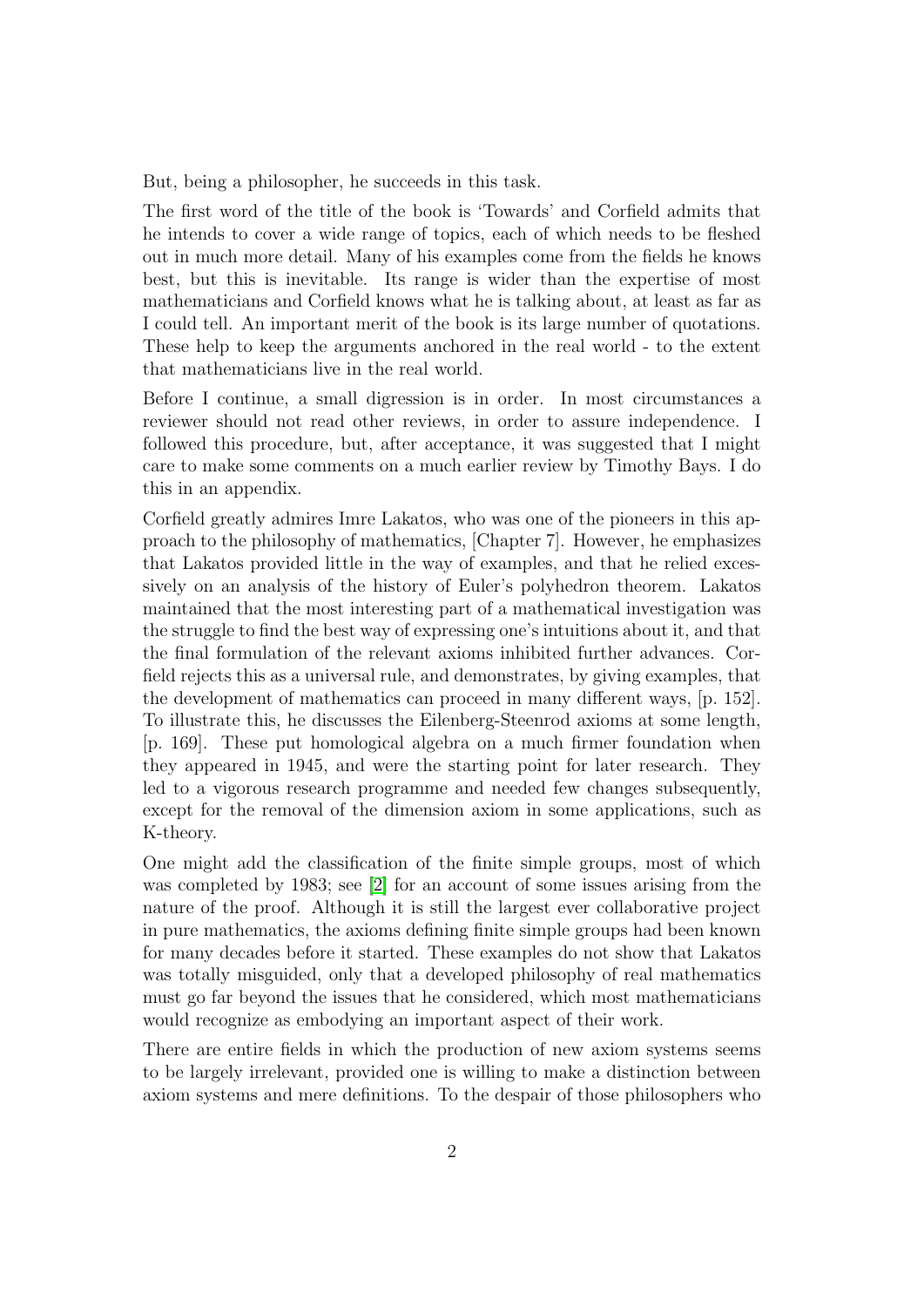seek precise meanings for words, there is a continuous scale between these two notions. Corfield mentions the formula of David Bailey, Peter Borwein and Simon Plouffe in 1997 that enables one to calculate very remote digits in the expansion of  $\pi$  without having calculated all the earlier ones, provided one works base 16. While he states that this is not in itself a fundamental piece of mathematics, [p. 66], some fields advance by the accumulations of large numbers of individually modest pieces. The cumulative effect over fifty years can be transformative. One instance is the progress in understanding – rather than just computing – the spectra of differential operators of the type that occur in non-relativistic quantum mechanics.

Nobody could deny that Bayesian statistics is of considerable philosophical interest. A subject with 18th century origins, it was widely considered disreputable, right up to the 1970s, because its dependence on human judgement was considered incompatible with the Baconian philosophy of science. In the formulation due to Jaynes this problem was minimized by the use of maximum entropy priors, but in applications outside physics it is often necessary to use expert judgement to set the priors. Over the next thirty years Bayesian statistics was rehabilitated to such an extent that in 1996 Bill Gates could claim that 'Microsoft's competitive advantage is in its expertise in Bayesian networks'. Today it is fully recognized as the most appropriate technique for analyzing certain types of highly complex data sets. It would be interesting to explore the relationship, if any, between this and the demise of the Baconian philosophy of science under the onslaught of Karl Popper's fallibilism, now regarded by scientists as the natural philosophy of science. See [\[8\]](#page-7-0) for a review of a book of Jaynes, published posthumously in 2002.

Corfield discusses the issues surrounding Bayesianism and points out that leading Bayesian statisticians have disagreed about the prospects of using its methods to study mathematical discovery, even in a qualitative manner, [p. 110-119]. One of the problems emphasized by John Earman is the possibility of 'non-Bayesian shifts', in which some minor observation, or even a dream, might cause one to completely reassess one's view about the nature of a problem. There is a well-established literature attesting to the frequency of such events, and many mathematicians have personal experience of them. Corfield goes on to ask what type of evidence persuades mathematicians to change their minds about the likely truth of a proposition. Checking some identity in a finite number of cases cannot be enough, because there are well-known examples of arithmetic identities whose first counterexample occurs for an extraordinarily large integer; Corfield mentions a certain bound on the number of primes less than x in terms of a function  $li(x)$ , for very large x, [p. 127]. One might also mention the Pólya conjecture for prime factorizations, which holds for all natural numbers up to, but not including, 906,150,257; in spite of its falsity, it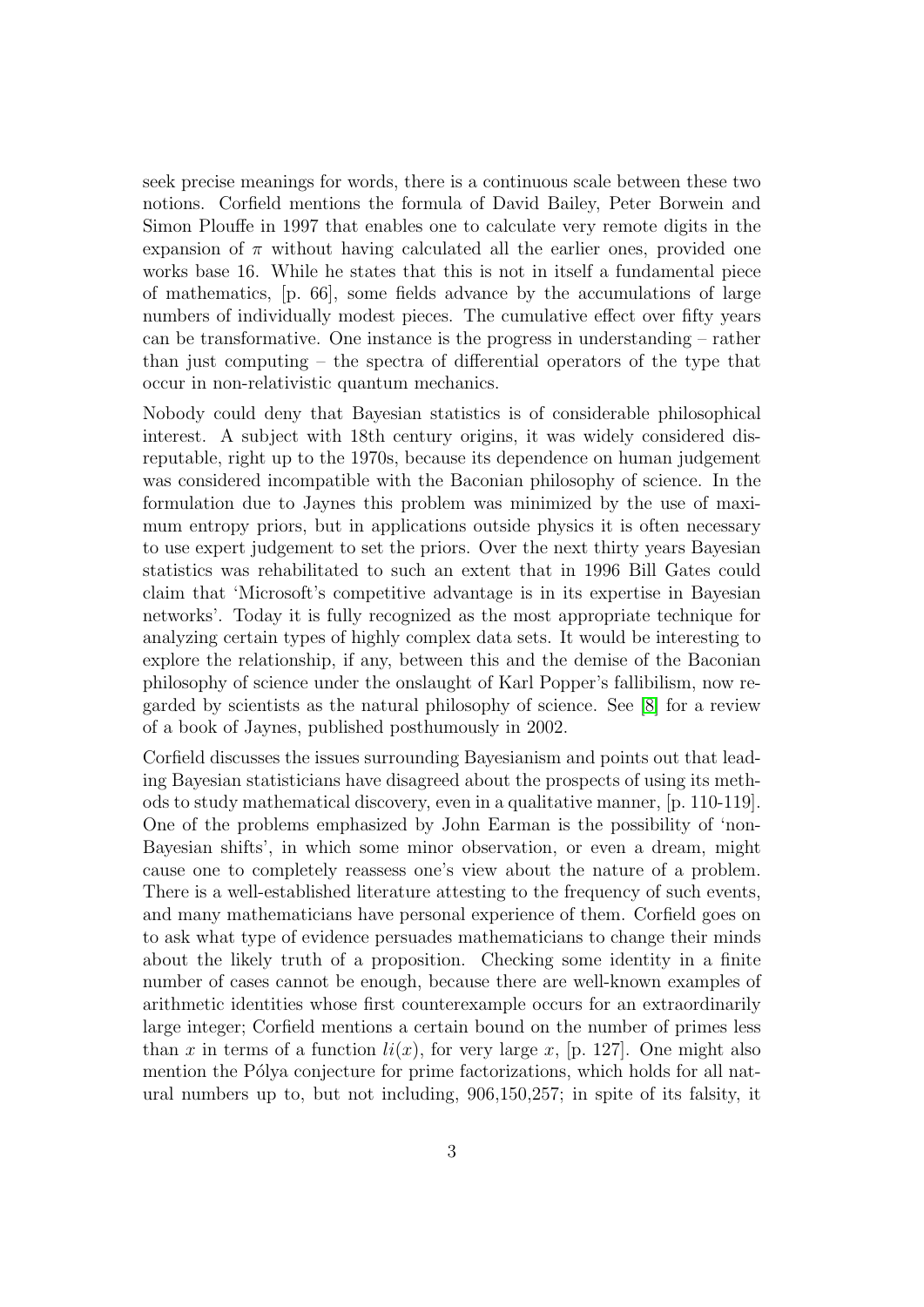appears that the conjecture may well be true for 'most' numbers, in a certain well recognized sense.

On the other hand when John McKay noticed a very small number of coincidences between the dimensions of representations of the monster group and functions arising in the study of elliptic curves, this attracted great attention, [pp. 125-126]. Eventually Richard Borcherds found a logical thread connecting these two very different facts in 1992, for which he was awarded a Field's medal in 1998. Corfield explains the compelling nature of the coincidences as based on the deep background knowledge of those in the field. The experts felt that it should be possible to use the links between the two subjects to provide a proof. It is not easy to see how intuitions about the significance of such a coincidence could be formalized, but there is no doubt that they exist and that they are important. To 'explain' them as arising from mysterious Platonic perceptions of an ultimate reality is simply to refuse to address the issue seriously, [\[7\]](#page-7-1).

Chapter 3, on uncertainty in mathematics and science, discusses a range of interesting interconnections between the subjects. I will not spoil his tale by listing these, but Corfield has missed an opportunity in his brief discussion of quantum field theory, [pp. 137-138]. He is not referring to this field as it was understood in the 1970s, which has extremely impressive experimental support in spite of the fact that it is not coherent by the standards of pure mathematicians, but to the circle of ideas related to superstring theory, mirror manifolds, duality, etc. He should have drawn the reader's attention to the fact that a large number of physicists do not regard this as physics, because over a period of thirty years it has not produced any even remotely testable prediction. Even if evidence for supersymmetry appears in the current round of experiments at the Large Hadron Collider, this will not validate string theory itself. The fact that it has led to some extremely interesting mathematical conjectures, some of which have been proved in the accepted rigorous sense, does not say anything about its status as physics. These are very controversial issues, with some very big names on both sides. At stake is the very definition of science, and how long one is justified in suspending judgement.

There are many other problems that merit the type of treatment that Corfield is interested in. One arises in the spectral theory of operators on Banach spaces. By the 1970s numerical analysts had already realized that the eigenvalues of medium sized matrices could depend on the matrix entries in a very unstable manner. Nick Trefethen took up this issue around 1990 and introduced the notion of pseudospectra, which makes sense in infinite dimensions as well as for matrices, [\[11\]](#page-7-2). This notion gathers under one roof a plethora of different elements, which had previously been studied largely independently. Some researchers reacted negatively to the subject, and, indeed, one can do without it, but it has been accepted by steadily increasing numbers of mathematicians over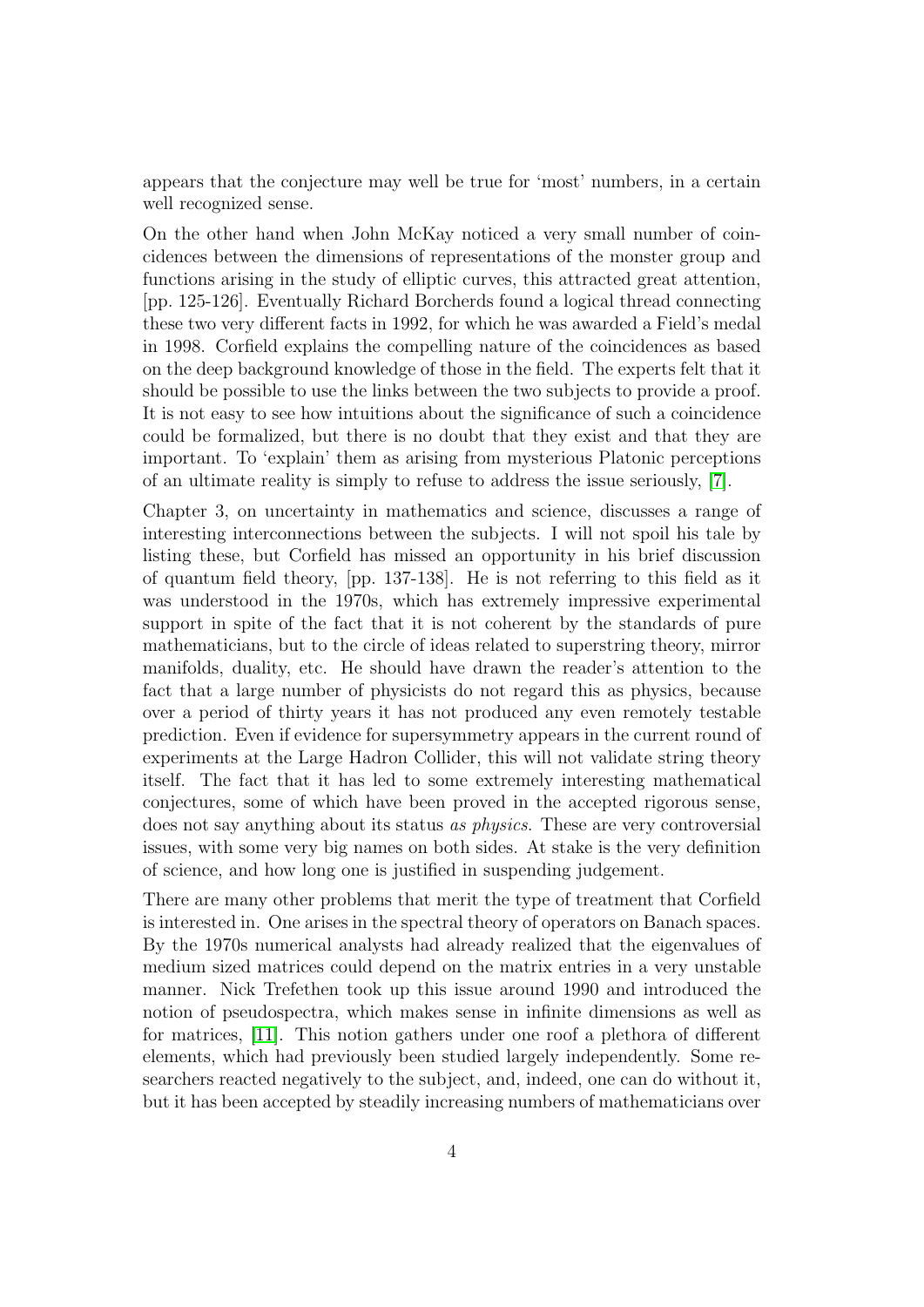the last ten years because it helps to clarify the nature of problems that had been faced in various contexts. Although motivated by problems in numerical analysis, its influence has now penetrated to the theory of pseudodifferential operators. Perhaps it lies near the higher end of Corfield's scale from crucial theories to those that are 'not worth a jot', [p. 11].

A second issue relating to analysis is its heavy dependence on inequalities. When an analyst states that an equality is merely a pair of inequalities that go in both directions (with different proofs in the two cases), this is precisely what makes many other mathematicians feel that analysis is an unnatural subject. Unfortunately for them, it shows no sign that it is about to abandon this 'abhorrent' methodology. Analysts also seem to be more sympathetic to constructive mathematics, particularly the version of Errett Bishop, [\[4\]](#page-7-3), than are algebraists and geometers. Perhaps this is because they are closer to applied mathematics and see that an existence proof that relies on a nonconstructive element, such as a compactness argument, may carry very little useful information about the properties of the solution. These differences are partly aesthetic and partly driven by necessity, but they certainly create a barrier between analysts and many other pure mathematicians.

In 2004 Peter Swinnerton-Dyer made a distinction between structural statements such as the Riemann Hypothesis and accidental statements such as Goldbach's conjecture, [\[9,](#page-7-4) p. 2439]. In purely logical terms, the word 'accidental' is meaningless in this context, but somehow one knows what he means. I suspect that his distinction involves a value judgement: far more people care about the truth of the Riemann Hypothesis, and for reasons that a philosopher might wish to understand. But value judgements are dangerous; if either conjecture were to be proved false, it would suddenly seem much less interesting.

In 2001 Alain Connes, a committed Platonist, who has spent a lifetime working on C\*-algebras and their applications, nevertheless excluded the theory of Jordan algebras from the Platonic world of mathematics, [\[6\]](#page-7-5). How do mathematicians make such value judgements, and are their opinions more than prejudices? Corfield gives a lengthy account of another example, the theory of groupoids, which are still nothing like as well accepted as he thinks they should be, in spite of strong support from Alexander Grothendieck, Ronald Brown, Alan Weinstein, Jean Bellisard, Connes and others, [pp. 208-214]. Philosophers should try to understand the issues that underlie the acceptance, or not, of such concepts. Category theory has an even stronger claim to being an essential part of mathematics, perhaps as an alternative to set theory, but many pure mathematicians have no interest in either subject, and do not seem to suffer from that fact, [p. 201]. Corfield also points out that the apparently accepted set-theoretic definition of a function as a set of ordered pairs satisfying certain axioms is not well adapted to computation, where the older idea of a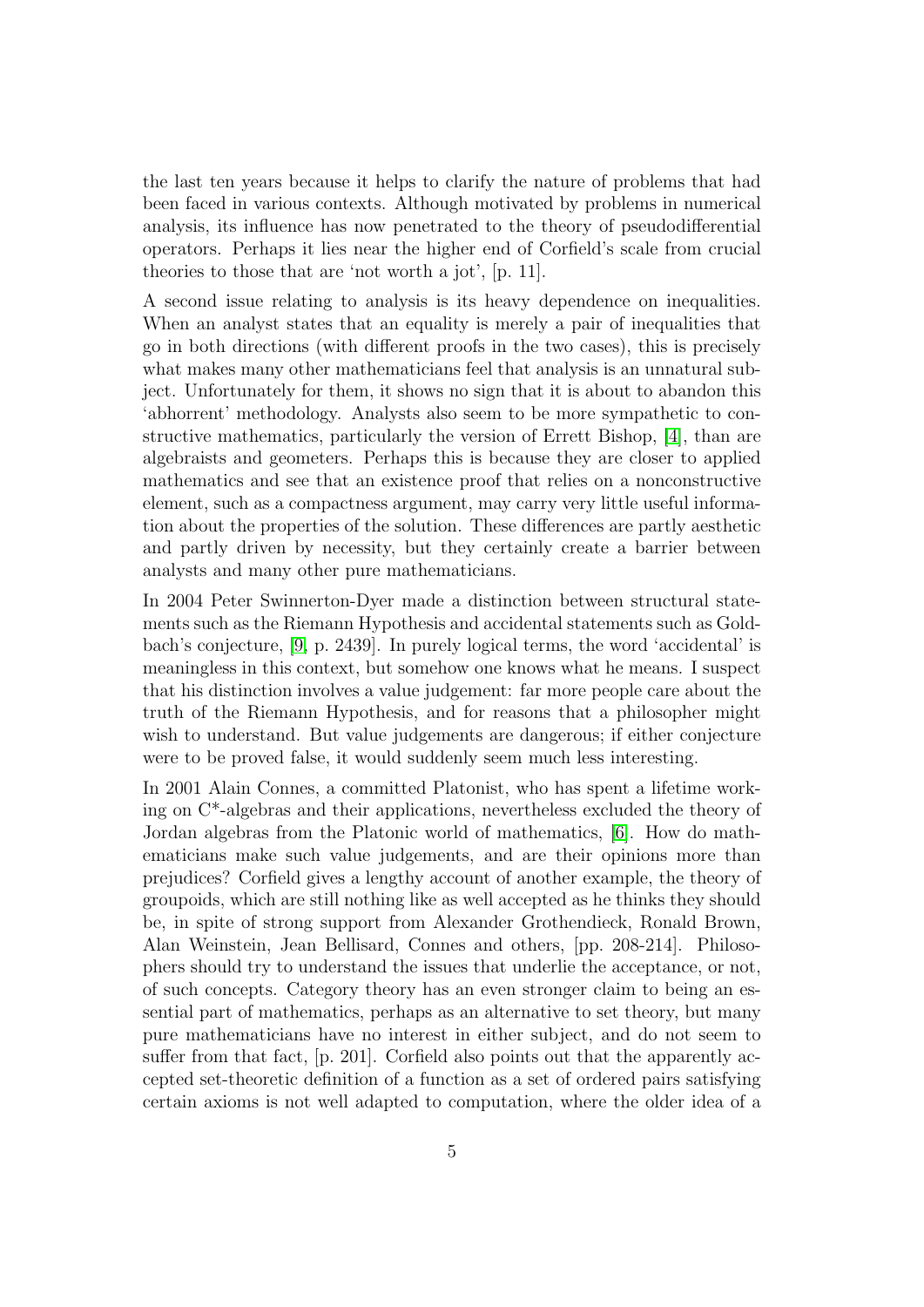function as an algorithm that produces an output given some value of the input is more relevant. This reminds one of the warning of Lakatos that one should not confuse a set of axioms with the intuitions that gave rise to it, [p. 201-202].

Since Corfield's book was published, the ingress of computers into the preserve of mathematicians has proceeded apace, and a meeting of the Royal Society was convened in 2004 to discuss 'The Nature of Mathematical Proof', [\[9\]](#page-7-4). Some of the issues that arose were anticipated by Corfield, but not all. One was Thomas Hales' solution of Kepler's sphere packing problem. Robert MacPherson, the Editor of the Annals of Mathematics, described why the editors had felt compelled to accept the paper even though a team of experts had eventually abandoned the effort to check all the details after several years of intense work. (Unfortunately MacPherson's contribution was not published.) Perhaps the notion that pure mathematics revolves around concepts that mathematicians can settle with certainty will one day be consigned to the dustbins of history.

In 1998 David Ruelle wrote that 'human mathematics is a sort of dance around an unwritten formal text, which if written would be unreadable', [\[10\]](#page-7-6). In spite of this, the Royal Society meeting needed to discuss the slow but steady growth of formally verified mathematics. This arose from the development of computer languages and programs that can check every step of a purported proof for correctness, and also fill in moderately small gaps in accordance with accepted formal rules. Applications of this process still require much effort, but a formal proof of the four colour theorem was announced by Georges Gonthier and Benjamin Werner in 2004. Such proofs are not intended to be read, and they do not provide the intuitive insights of traditional rigorous proofs. Formal proof techniques and other developments, such as the growing use of interval arithmetic in rigorous computer-assisted proofs, seem to be taking us across the Rubicon. This fate can be avoided if enough mathematicians insist that they will accept only proofs that can be understood without artificial aids, however the proofs might have been generated. There is no evidence that this will happen.

The task of a reviewer is to whet readers' appetites, not to milk the contents so thoroughly that nothing worthwhile is left. I have said little or nothing about Corfield's lengthy discussions of the role of analogy in mathematics, the mutual interactions between mathematics and physics, and higher dimensional algebra. The book abounds with thought-provoking ideas and well repays the effort needed to understand the subtleties of its subject. Much remains to be done, and one can only hope that others will join Corfield in taking up the task.

Appendix. Corfield's book has been discussed in several places on the web,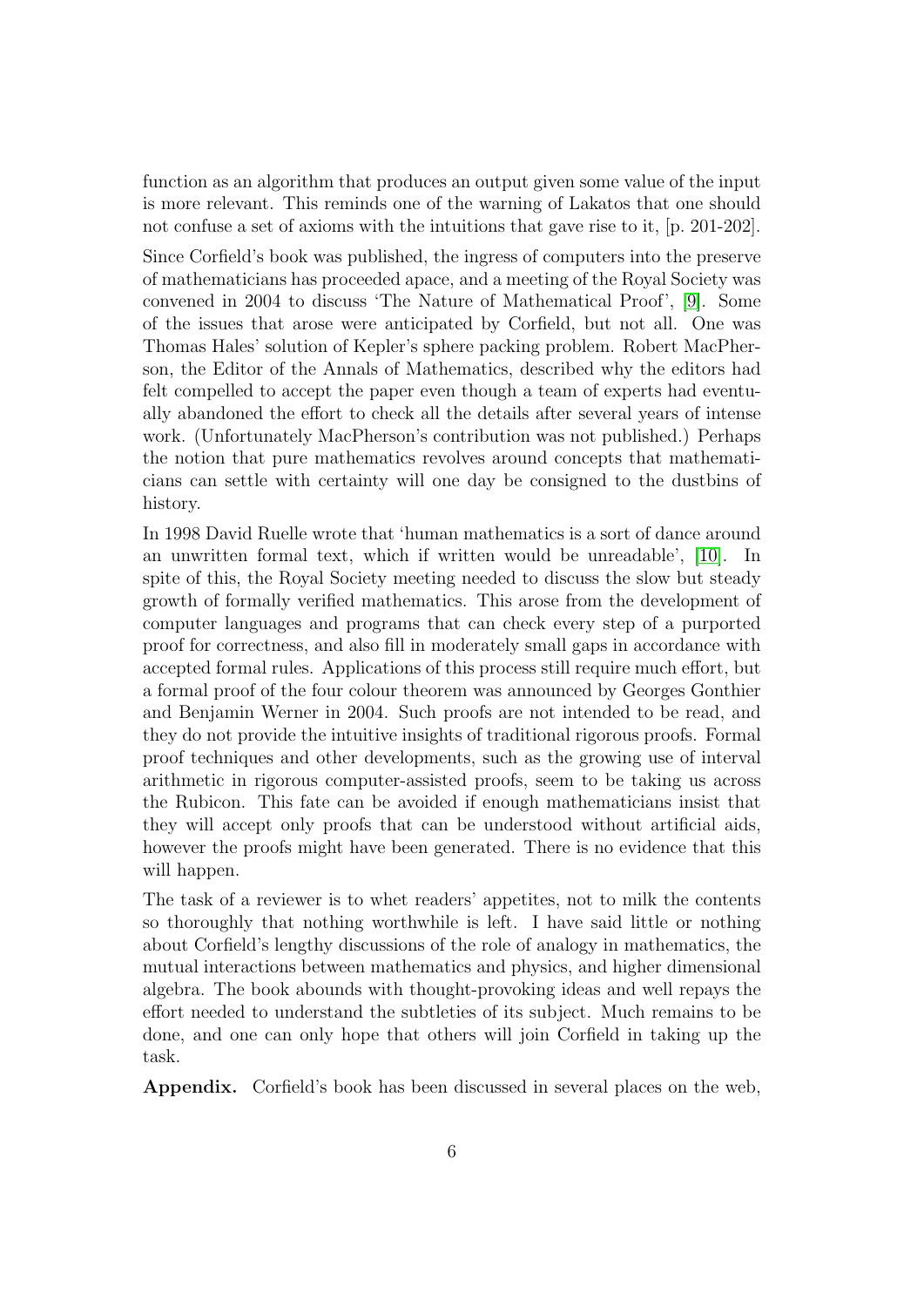but I will restrict attention to a review written by Timothy Bays in 2004, [\[3\]](#page-7-7), which represents some of the reactions of traditional philosophers. Some of the differences between us can be traced to the fact that Bays is a professional philosopher whose speciality is formal logic and related fields, while I am an analyst, whose specialities are operator and spectral theory. Bays describes Chapter 1 as polemical, while I describe Corfield as setting out his stall. It is indeed the case that, in doing so, he argues that the other stall-holders are selling 'dead mathematics', but one need not be put off by this rhetoric if he is selling something new and interesting, as I believe he is.

Bays is right when he states that Corfield dismisses mathematical foundationalism without exploring its faults or explaining why many philosophers have found it attractive. Corfield, however, is advocating a radical expansion of the range of philosophical debate, and this cannot be achieved by yet another discussion of old issues, even if they are important. Today, one might refer to the Royal Society meeting, for example the articles of Michael Aschbacher and Paul Cohen [\[2,](#page-6-0) [5\]](#page-7-8), as evidence of the steadily increasing range of quasi-philosophical issues that mathematicians now have to cope with.

Bays does not consider that Corfield provides substantial new philosophical insights, but accepts that there probably are new insights available to those who are prepared to do the work of fleshing out the programme that Corfield is outlining, [\[3,](#page-7-7) endnote 6]. Corfield covers too much ground to please many professional philosophers, who are well aware that attractive ideas may be very difficult to develop in detail. One might liken his approach to those of Popper, Lakatos, Kuhn and others, who gave overviews of new areas that needed to be explored. Only if this is done with conviction will others start to travel over the unfamiliar ground that he is describing. This review is written for mathematicians, and it seems appropriate to adopt their standards, whether or not they mesh with those of philosophers of mathematics.

Andrew Arana has written yet another review of Corfield's book, [\[1\]](#page-6-1). This discusses a number of further issues of great interest, and is strongly recommended to readers.

## References

- <span id="page-6-1"></span>[1] Andrew Arana, Review of D. Corfield's 'Toward[s] a Philosophy of Real Mathematics', Mathematical Intelligencer 29 (2), (2007).
- <span id="page-6-0"></span>[2] M. Aschbacher, Highly complex proofs and implications of such proofs, pp. 2401-2406 in [\[9\]](#page-7-4).